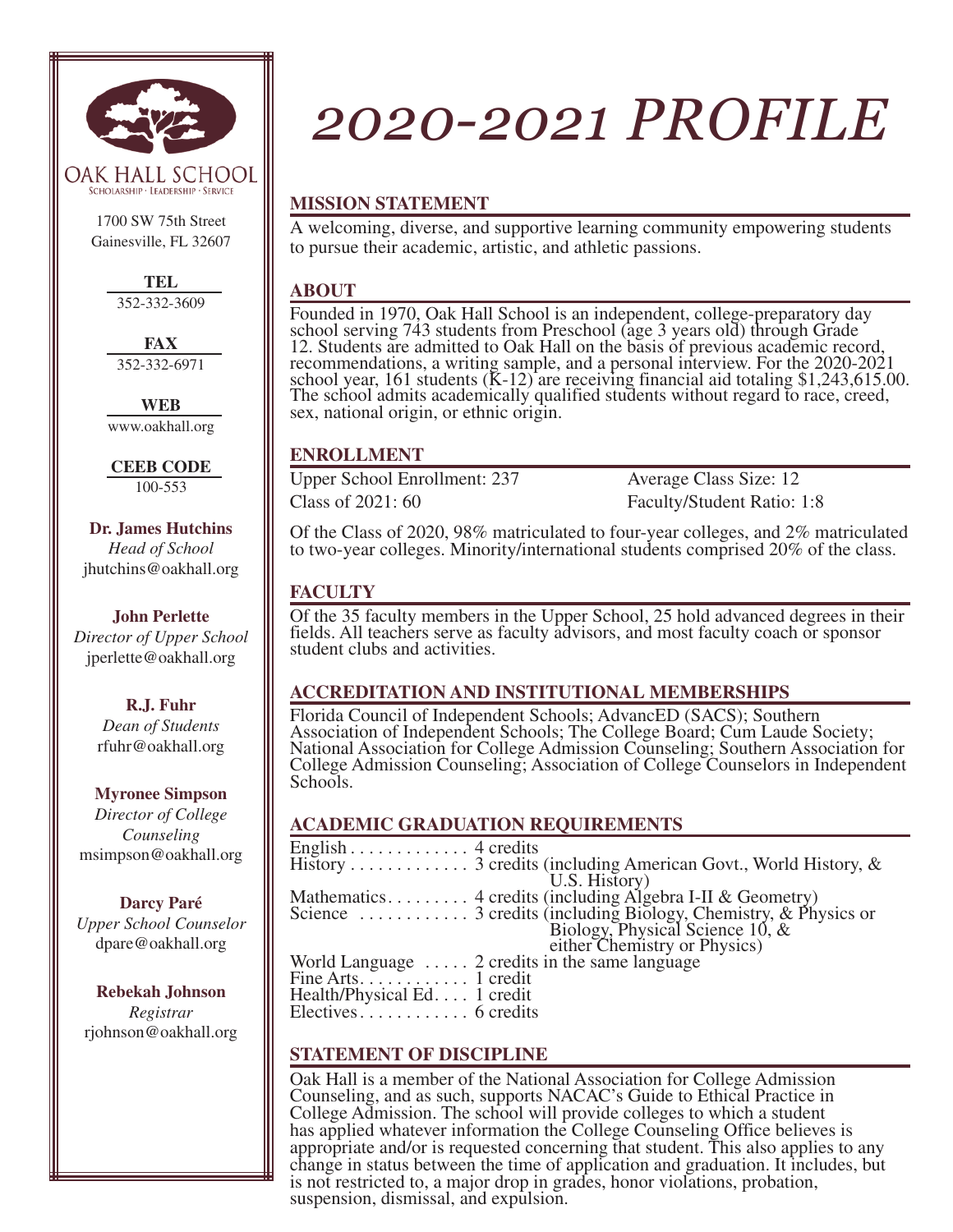#### **COVID IMPACT STATEMENT**

Oak Hall School moved to continuous online learning in March 2020. Students were issued standard letter grades for the remainder of the 2019-2020 school year. We began the 2020-2021 school year with most students attending classes in person and some attending online synchronously.

#### **PROGRAM OF STUDY**

The school year is divided into two semesters. Examinations are administered at the end of each semester. Students are required to enroll in and satisfactorily complete six credit courses each year (including four academic classes). Juniors and seniors may take five credit courses if all of them are AP courses. All students must earn 24 credits for graduation.

#### **SPECIAL CURRICULUM FEATURES**

Established in 2010, the Arts Conservatory Program (ACP) allows students to concentrate in theater, music, or visual arts. The ACP is designed to enhance students' problem-solving skills, global/cultural awareness, and critical thinking skills through intensive creative study. Entrance is by audition or portfolio; upon graduation, students earn special designation on their diplomas and transcripts.

Qualified juniors and seniors may apply to take courses offered through UF Online Dual Enrollment. Courses taken through UF's Online Dual Enrollment program cannot be used to satisfy Oak Hall's core curriculum graduation requirements. Students should take no more than two dual enrollment courses per year, and grades earned in these courses will not be factored into Oak Hall's grade point average. Students must formally apply for admission through UF. All UF Online Dual Enrollment courses will be listed on a student's transcript.

|                                                        |                                                                                    |                                                                             | * one semester; 1/2 credit; + online FL Virtual School; $\triangle$ GPA-AP wgt; # GPA-Hwgt<br><b>★ Elective Academic Courses. All Science classes are lab courses with the exception of</b><br>Anatomy & Physiology |                                                                                                                                                |                                                                                                                       |
|--------------------------------------------------------|------------------------------------------------------------------------------------|-----------------------------------------------------------------------------|---------------------------------------------------------------------------------------------------------------------------------------------------------------------------------------------------------------------|------------------------------------------------------------------------------------------------------------------------------------------------|-----------------------------------------------------------------------------------------------------------------------|
| <b>ENGLISH</b>                                         | English I                                                                          | English II<br>English II-H<br>AP Eng. Language                              | English III<br>English III-H<br>AP Eng. Literature                                                                                                                                                                  | English IV*<br>English IV-H*<br>English IV Adv. Sem.*^                                                                                         | Journalism I, II, III-H <sup>+</sup><br>Speech/Debate*+<br>Speech/Debate-H*+                                          |
| <b>HISTORY</b>                                         | American Govt.<br>American Govt.-H<br>Pre-AP Amer. Govt.*#<br>AP Govt. & Politics* | World History<br>World History-H<br>AP World Hist.                          | U.S. History<br>U.S. History-H<br>AP U.S. History<br>AP Psychology+                                                                                                                                                 | Intro to Economics +<br>Intro to Economics-H <sup>+</sup><br>AP Microeconomics $\triangle$<br>AP Macroeconomics $\triangle$                    | Civil Rights 1900-1970-H*+<br>Civil Rights 1971-Pres.-H*+                                                             |
| <b>MATHEMATICS</b>                                     | Algebra I<br>Geometry<br>Geometry-H                                                | Algebra II<br>Algebra II-H                                                  | Pre-calculus<br>Pre-calculus-H<br>Calculus-H<br><b>AP Calculus AB</b>                                                                                                                                               | Discrete Math-H<br>College Algebra<br><b>AP Calculus BC</b><br>AP Statistics $\triangle$                                                       |                                                                                                                       |
| <b>SCIENCE</b>                                         | Biology<br>Biology-H                                                               | Chemistry<br>Chemistry-H<br>Physical Science 10                             | Physics<br>Physics-H                                                                                                                                                                                                | Anatomy/Physiology-H <sup>+</sup><br><b>AP Biology</b><br>AP Chemistry<br>AP Environ. Science $\div$<br>AP Physics I                           | AP Physics C<br>$STEM-Biotech+$                                                                                       |
| <b>WORLD</b><br><b>LANGUAGE</b>                        | Chinese I/H<br>Latin $I/H$<br>Spanish I / H                                        | Chinese II / H<br>Latin $II/H$<br>Spanish II / H                            | Chinese III / H<br>Latin III / H<br>Spanish III / H                                                                                                                                                                 | Chinese IV (H only)<br>Pre AP Spanish #<br>Latin IV(H only)                                                                                    | AP Chinese Language<br>AP Spanish Language<br>Acc. Classical Attic Greek <sup>^</sup> +<br>Adv. Latin Lit. $\wedge$ + |
| <b>FINE ARTS</b>                                       | Art $I^*$<br>Ceramics I*<br>Theater I<br>Adv. Music Ensemble<br>Intro to Theater*  | Ceramics II*<br>Art II* Sculpture*<br>Theater II / H<br>Adv. Music Ens. / H | Drawing/Painting / H<br>Photography*<br>Publications<br>Theater III / $H$ / ACP <sup><math>\wedge</math></sup><br>Adv. Music Ens. ACP^                                                                              | Theater IV / $H$ / ACP <sup><math>\land</math></sup><br>Piano Tech H ACP^*<br>Adv. Photography*<br>Engineering & Design*<br>Film Appreciation* | <b>AP Studio Art</b><br>(Drawing, 2D Art & Design,<br>3D Art & Design)<br>Art History H*<br>AP Music Theory           |
| PHYSICAL ED.                                           | Health+<br>Health                                                                  | Weight Training*                                                            |                                                                                                                                                                                                                     |                                                                                                                                                |                                                                                                                       |
| <b>AP CAPSTONE</b><br><b>DIPLOMA</b><br><b>PROGRAM</b> |                                                                                    |                                                                             |                                                                                                                                                                                                                     | AP Research                                                                                                                                    |                                                                                                                       |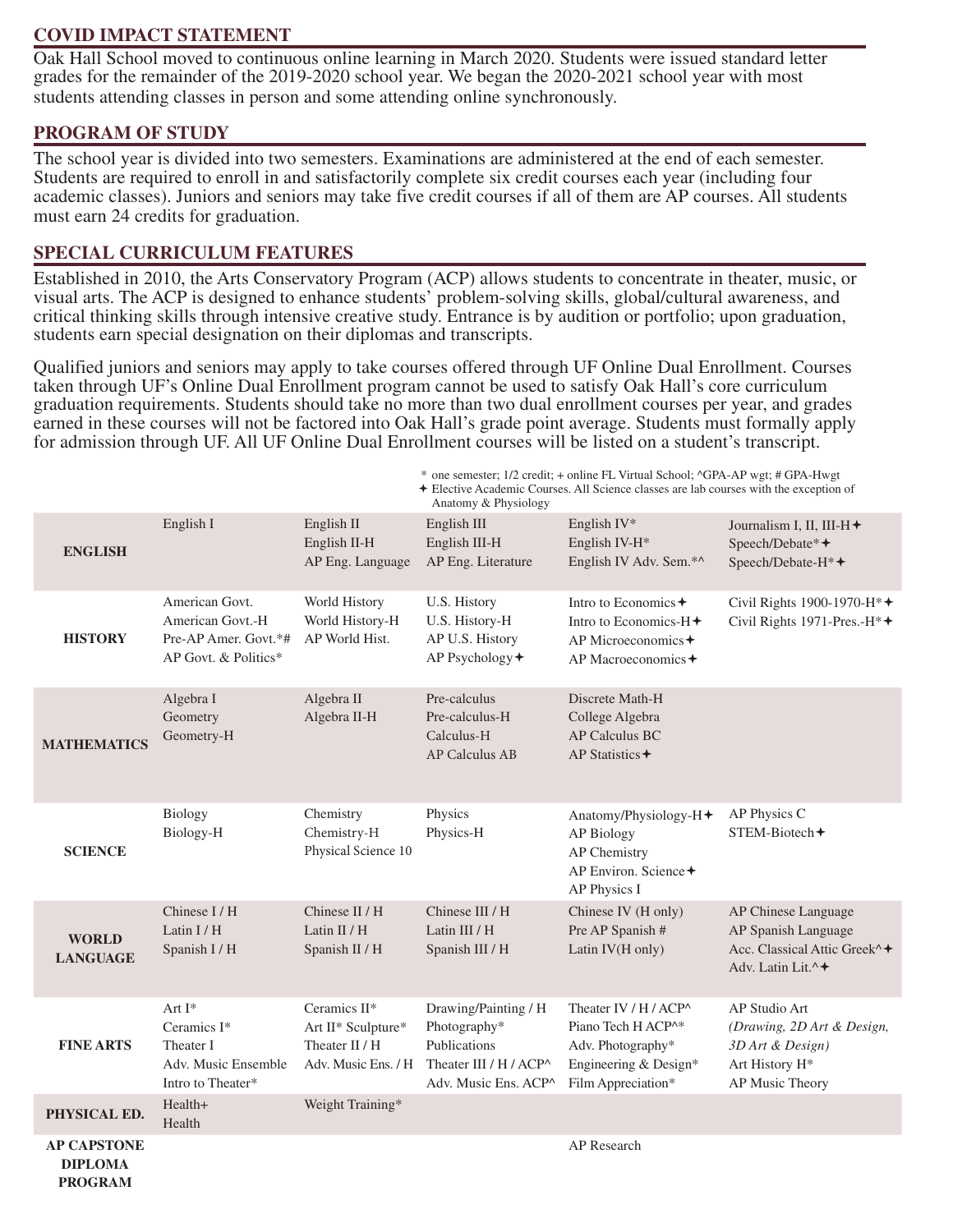#### **GRADING, GRADE POINT AVERAGE, RANK IN CLASS, AND HONOR ROLL COMPUTATION**

Oak Hall School reports cumulative grade point averages on a traditional 4.0 scale. GPAs include grades in all classes taken at Oak Hall beginning in Grade 9, excluding PE courses. Grades earned in Honors and Pre-AP courses are weighted 0.5. The grades earned in the following classes are weighted 1.0: AP classes, English IV Advanced Seminar and Classics courses, and Arts Conservatory Program courses (ACP) taken within a student's designated concentration (theater/music/visual arts) as a junior or senior. Oak Hall does not calculate rank in class. The Honor Roll is published at the end of each semester. To qualify for the Honor Roll, a student must have earned no grades below "B-". To qualify for the High Honor Roll, a student must have earned no grade below "A-". Each semester, students receive letter grades in all credit courses with the exception of a few elective classes which are designated Pass/Fail if a student is taking these as a seventh course (Health).

 $A = 100-90$  Excellent  $D = 69-60$  Poor  $B = 89-80$  Very Good  $F =$  Below 60

 $C = 79-70$  Satisfactory

#### **CLASS OF 2016-2020 GPA's AND SAT/ACT (Weighted)**

| <b>Year</b> | <b>Entire Class</b> | Middle $50\%$ |
|-------------|---------------------|---------------|
| 2020        | 2.17-4.84           | 3.54-4.54     |
| 2019        | 2.43-4.99           | 3.34-4.26     |
| 2018        | 2.50-4.99           | 3.52-4.47     |
| 2017        | 2.39-4.80           | 3.30-4.33     |
| 2016        | 2.50-4.99           | 3.50-4.29     |

#### **SAT REASONING TEST: Middle 50% Scores**

| Year | <b>Evidence Based R/W</b><br><b>Critical Reading*</b> | <b>Math</b> | Writing         |
|------|-------------------------------------------------------|-------------|-----------------|
| 2020 | 550-680                                               | 540-730     | N/A             |
| 2019 | 560-700                                               | 540-700     | N/A             |
| 2018 | 595-710                                               | 570-720     | N/A             |
| 2017 | 590-670                                               | 540-700     | N/A             |
| 2016 | 520-650                                               |             | 540-660 540-620 |

**\*College Board changed format in March 2016**

#### **AMERICAN COLLEGE TEST (ACT) With Writing: Middle 50% Scores**

| Year | <b>Composite Score</b> |
|------|------------------------|
| 2020 | $24 - 31$              |
| 2019 | $23 - 30$              |
| 2018 | $23 - 31$              |
| 2017 | 21-29                  |
| 2016 | $25 - 30$              |

Twenty-eight Advanced Placement courses were offered in seven disciplines. In the last five years, 620 Oak Hall students have taken 1,285 AP exams, and 78% of the students scored 3 or higher.

## **GPA CONVERSION CHART**

| Letter<br>Grade | <b>Regular</b> | <b>Honors</b> | AP   |
|-----------------|----------------|---------------|------|
| $A+$            | 4.33           | 4.83          | 5.33 |
| $\mathbf{A}$    | 4.00           | 4.50          | 5.00 |
| $A -$           | 3.67           | 4.17          | 4.67 |
| $B+$            | 3.33           | 3.83          | 4.33 |
| B               | 3.00           | 3.50          | 4.00 |
| <b>B-</b>       | 2.67           | 3.17          | 3.67 |
| $C+$            | 2.33           | 2.83          | 3.33 |
| $\mathbf C$     | 2.00           | 2.50          | 3.00 |
| $C -$           | 1.67           | 2.17          | 2.67 |
| $D+$            | 1.33           | 1.83          | 2.33 |
| D               | 1.00           | 1.50          | 2.00 |
| D-              | 0.67           | 1.17          | 1.67 |
| F               | 0.00           | 0.00          | 0.00 |

#### **AP SCORE COMPUTATION (2016-2020)**

| <b>Subject</b>               | $\overline{5}$ | $\overline{\mathbf{4}}$ | 3              | $\overline{2}$          | $\mathbf{1}$   | $%$ of 3 or<br>above |
|------------------------------|----------------|-------------------------|----------------|-------------------------|----------------|----------------------|
| 2-D Art & Design             | 3              | $\overline{4}$          | $\overline{4}$ | 3                       | $\mathbf{1}$   | 73%                  |
| 3-D Art & Design             |                |                         | $\mathbf{1}$   | $\overline{2}$          |                | 33%                  |
| Art: Drawing                 |                | 6                       | 6              | $\overline{1}$          |                | 92%                  |
| <b>Art History</b>           | $\mathbf{1}$   | 9                       | $\overline{4}$ | $\overline{4}$          |                | 78%                  |
| <b>Biology</b>               | $\overline{3}$ | 24                      | 19             | $\overline{4}$          |                | 92%                  |
| Calculus AB                  | 27             | 17                      | 13             | 19                      | 5              | 70%                  |
| Calculus BC                  | 12             | 3                       | 8              | $\overline{2}$          | $\mathbf{1}$   | 88%                  |
| Chemistry                    | 5              | 17                      | 16             | 15                      | $\overline{2}$ | 69%                  |
| Computer Science A           | $\overline{3}$ | $\overline{4}$          | 6              | 8                       | 9              | 43%                  |
| <b>English Language</b>      | 15             | 33                      | 46             | 35                      | 3              | 70%                  |
| <b>English Literature</b>    | 21             | 28                      | 46             | 18                      | $\overline{3}$ | 82%                  |
| <b>Environmental Science</b> |                | 14                      | 5              | 8                       | 7              | 59%                  |
| <b>European History</b>      | $\overline{4}$ | 9                       | $\overline{8}$ | $\overline{\mathbf{3}}$ |                | 88%                  |
| Latin                        | 12             | 10                      | 16             | 5                       |                | 88%                  |
| Macroeconomics               | $\overline{5}$ | 9                       | 10             | 7                       | 3              | 71%                  |
| Microeconomics               | 5              | 14                      | $\overline{4}$ | 6                       | $\overline{4}$ | 70%                  |
| Music Theory                 | $\mathbf{1}$   | $\overline{4}$          | $\overline{5}$ |                         |                | 100%                 |
| Physics 1                    | $\overline{3}$ | 14                      | 16             | 10                      | 3              | 72%                  |
| Physics C: Mechanics         | $\overline{4}$ |                         |                |                         |                | 100%                 |
| Physics C: E & M             | $\mathbf{1}$   | 1                       | 1              | $\mathbf{1}$            |                | 75%                  |
| Psychology                   | 6              | 10                      | 13             |                         | 3              | 91%                  |
| Research                     | $\mathbf{1}$   | 2                       | $\mathfrak{2}$ | $\overline{2}$          |                | 71%                  |
| Seminar                      | $\overline{3}$ | $\overline{5}$          | $\overline{5}$ |                         |                | 100%                 |
| Spanish Language             | 12             | 15                      | 8              |                         |                | 100%                 |
| <b>Statistics</b>            | 6              | 11                      | 15             | 6                       | 3              | 78%                  |
| U.S. Govt. and Politics      | 6              | 19                      | 43             | 34                      | 14             | 59%                  |
| U.S. History                 | 37             | 48                      | 24             | 13                      | 6              | 85%                  |
| World History                | 13             | 56                      | 41             | 14                      | $\overline{2}$ | 87%                  |